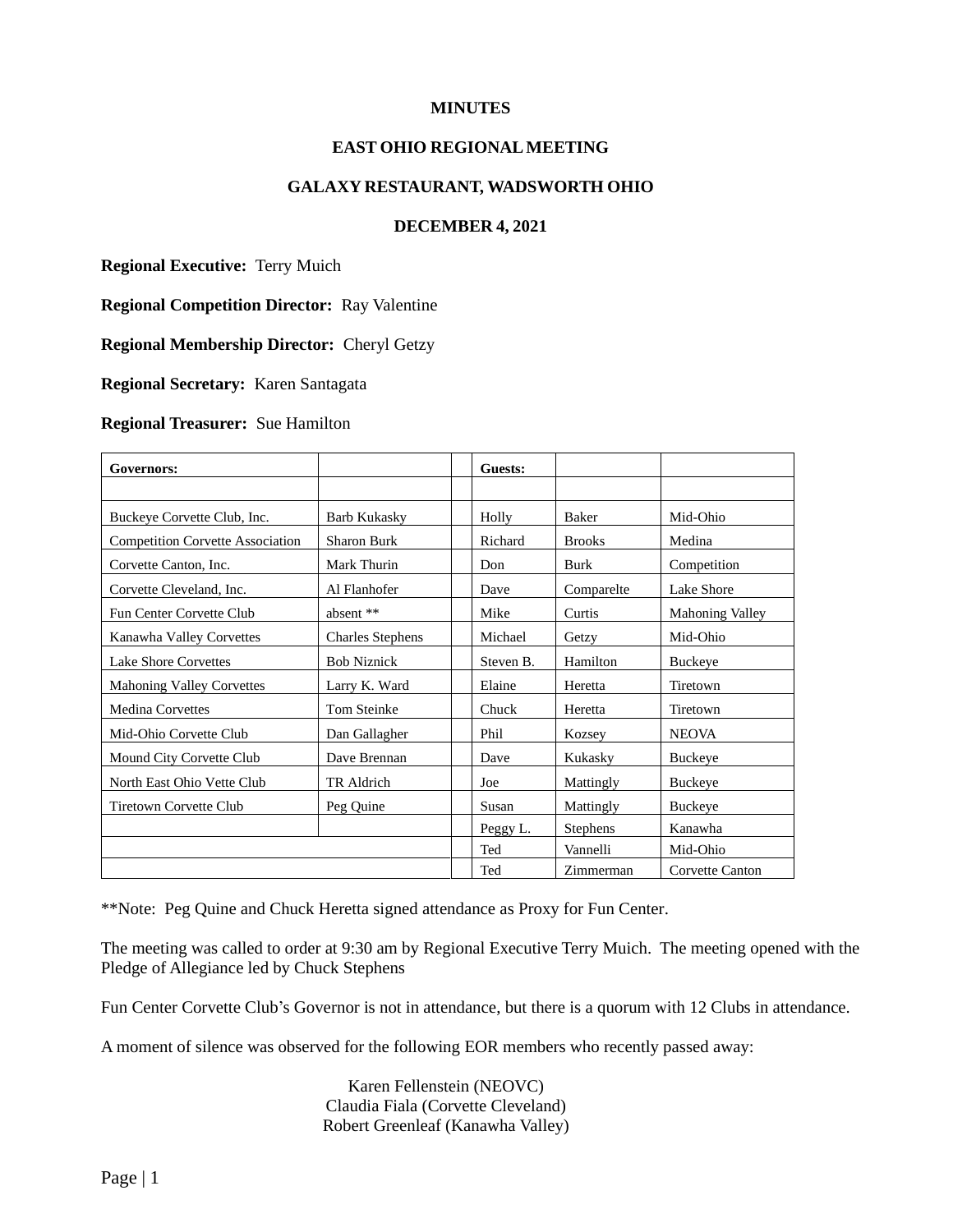## Bob Hylton (Corvette Cleveland) Charles Ostrout (Buckeye) Bernie Schneider (Tiretown) Lucy Zona (Corvette Cleveland)

RMD Cheryl reminded all Governors to forward a link to her of all obituaries, so that she can change the membership database and she will forward a copy to Elaine H. for Blue Bars.

The Board was introduced. The Governors introduced themselves and then guests introduced themselves. Two lists were forwarded around – a list of Governors for Sue Hamilton and attendance for this meeting.

**Secretary (Karen Santagata)** – Minutes of the September 25, 2021, were emailed to all Governors prior to the meeting. No corrections were made. Chuck Stephens made a motion to accept the Minutes as emailed, motion seconded by Sharon Burk. Motion passed. Reminder by Karen to please limit individual conversations during the meeting.

Peg Quine mentioned that she is the Proxy for Fun Center and will sign the attendance as such.

**Regional Membership Director (Cheryl Getzy) –** All the renewals are completed, new or late can be added until 12/10. The database will shut down on 12/15. Non-renewals from last year who renewed this year are considered as last members. However, Cheryl did not kick them back. EOR was the first region to complete the membership entries. NCCC has lost a lot of people – 16,000 down from 19,000.EOR has a total of 978 members -

| <b>Buckeye</b>    | 165 | Mahoning     | 65 |
|-------------------|-----|--------------|----|
| Canton            | 43  | Medina       | 18 |
| Competition       | 75  | Mid-Ohio     | 65 |
| Cleveland         | 196 | Mound City   | 19 |
| <b>Fun Center</b> |     | <b>NEOVC</b> | 58 |
| Kanawha           | 88  | Tiretown     |    |
| Lake Shore        |     |              |    |

By mid-January/beginning of February, membership cards should be mailed to each individual member. Governors should remind their members to look for an envelope/mailing from NCCC with the new card. Everyone who has an email in the database should have already received the electronic version. If a household as only one email address, only the primary person will receive the electronic version. If secondary member has a different email entered, then the second member will receive his/her card. Governors are able to send an electronic version to a family member/companion who does not have an email on file. If a card is lost, Governors can also send a replacement electronic version at any time. If stated on the flyer of an event, a membership card can be required at registration. On the electronic version *only* will high speed certification information be included. It is common practice for the RCDs to look online at the high-speed certification information. All spam emails are kicked back to NCCC – it could result in NCCC being cut off the internet.

Cheryl reminded everyone to make sure members who sponsor children in FCOA to update the addresses of the children as needed. There will be contests with the children this year.

**Regional Competition Director (Ray Valentine)** – Ray reminded Al Flanhofer that he/Corvette Cleveland owed Buckeye a check for the autocross event – taken care of.

NCCC RCD's want to change the Competition Rulebook to separate the speed events and car shows, concourse and rallies to make it more competitive for more people. As Ray pointed out in his article in Blue Bars, racing does dominate those who chase points. The other issue that was discussed was the C-8 Convertible and how to judge it in concourse with the steel plate over the engine. Any suggestions are welcome. The C-7 Grand Sports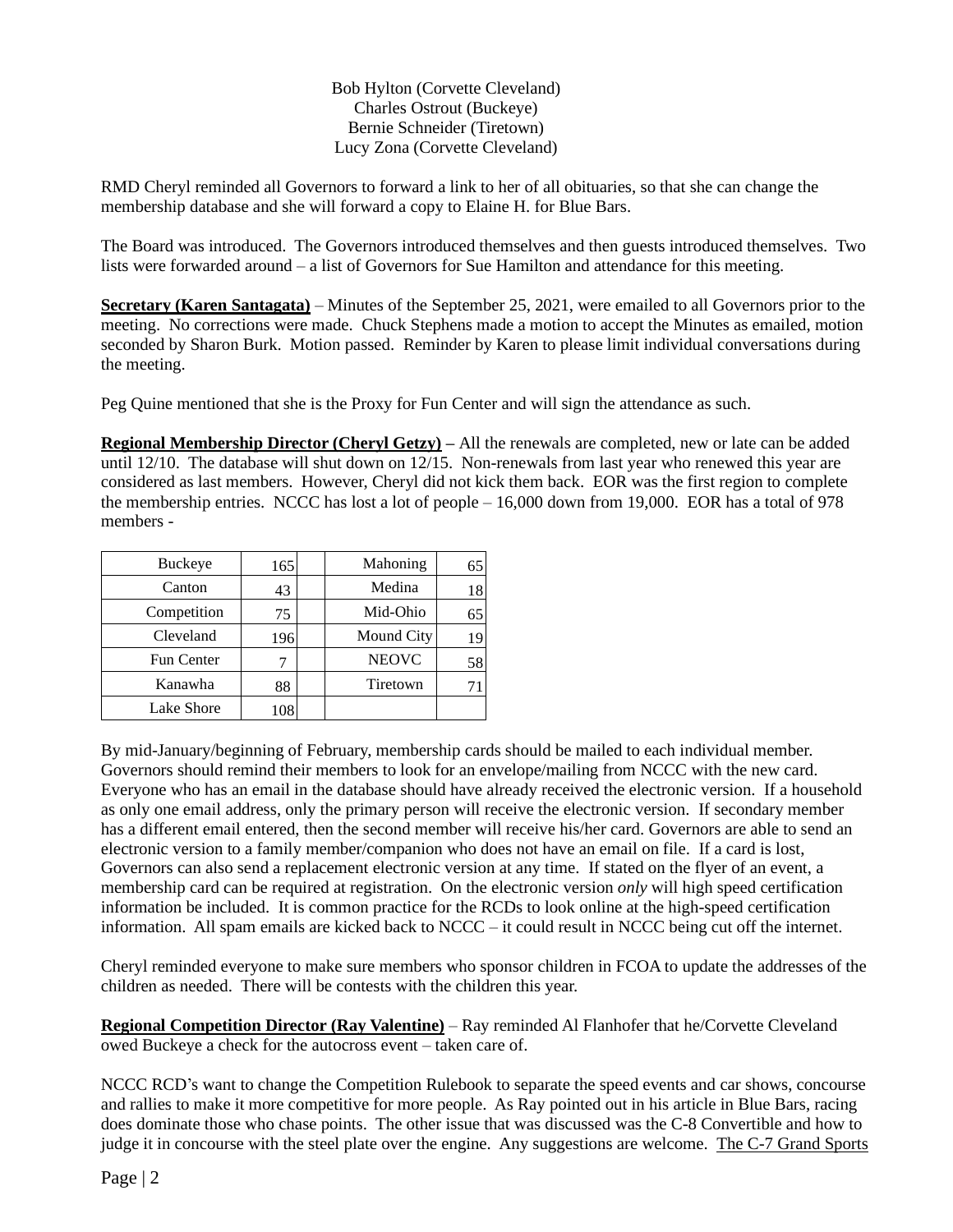### from 2017, 2018 and 2019 are going to be classed as MM beginning with the 2022 season.

Also discussed at the NCCC meeting was the detailed tech process and how it is to be accomplished within a short time at the events that require cars to be teched. It was suggested that there be a Tech Team established. Bob Niznick asked if this was only for racing. Per RE Terry, EOR is going to follow the NCCC rules to the letter going forward – for all events. This includes jacking up cars to check wheel bearings or anything else in the NCCC rules. There will be one area set up for tech and the drivers will be responsible to get their cars to teched. Ray said that he took the word of drivers this past year and any disagreements were worked out between drivers and Ray.

It was brought to Ray's attention that on the waiver sheet there is a signature required by a witness line (can be found on EOR web page under Forms). That person needs to witness anyone signing that page. No more signing for someone else. EOR also includes the EO# on the waiver form to assist the Governors when completing and inputting the results into the NCCC competition database. **Everything must match – name as on the membership card**  $+EO# =$  **good entry.** This alleviates mistakes when handwriting is illegible. Governors need to pay attention to how members are signing registration and waiver form, and everything should match. If there needs to be a change (e.g., Robert to Bob - Matthew to Matt – Mike to Michael – Robert (Bob)), the Governor should talk with member and decide on the correct name for that person and the Governor will make the change in the database. RE Terry suggested having a master list of people responsible for a certain waiver sheet. At the end of the day, all waiver sheets on the master list should be combined and then sent to the RCD identifying the event on the top – name of event, date, hosting club. The waivers are for the insurance company. RE Terry stated this is for fun, but we need to abide by the Competition Rules.

There was a lengthy discussion on when sanction payments are due. The way that Ray did it last year was a Club knows what was bid on then all sanctions should be paid for those events the club bid on as soon as possible. The money needs to be there prior to RCD Ray approving the flyer. HOWEVER, RE Terry reviewed the minutes from March 2021 and at that time RCD Ray said that all sanctions that are bid today all sanctions must be paid today. Peg Quine stated that Tiretown always paid sanctions in January. Treasurer Sue said that all but 2 Clubs have paid their sanctions already. Peg would have to pay out of personal checking account. There was discussion about payment of sanctions in the past – it has been different. But per the Rules and the Bylaws, the RCD sets the date the sanctions are paid. For the 2022 season, all sanctions must be paid today for all sanctions bid today. If no payment is received today, the Club cannot bid and will be out of sequence. If bid 5 sanctions, then the Club only has to pay for those 5 sanctions. Chuck Heretta asked if the Bylaws contain a specific date for when the sanctions have to be made – no specific date is included. RCD Ray stated at the March 2021 that all bid sanctions must be paid today. The historic information states that the sanctions had to be paid in December. However, Chuck pointed out that RCDs in the past set specific dates. RCD Ray wants to accommodate the Clubs – he is fine with bidding and then send a check in January. RE Terry reiterated what he sent in an email to all Governors establishing that the RCD sets the date. If you bid for sanctions today, a Club must pay today, including the head tax/dues. Barb Kukasky brought up when a Club did not want to pay for the bid sanctions according to the rules at that time – they were not permitted to bid on sanctions. Peg Quine provided a check to Treasurer Sue for the sanctions that will be bid by Tiretown.

RCD Ray set the sanctions due for 2023 season for January 15. However, it does mess up Treasurer reports. Chuck Heretta brought up that RCD Ray cannot set the 2023 sanction bidding date because RCD will be up for election prior to December. RCD Ray and RE Terry agreed to table this discussion under March 2022 meeting. A motion was made by Mark Thurin and seconded. The motion passed.

Rich Brooks wanted to return to the registration/waiver forms and the requirement of signing. However, on the NCCC form there is no place to sign. It should be taken into consideration and the form should be accepted.

**Treasurer (Sue Hamilton) –** Financial reports emailed to the Governors prior to the meeting including September to November 2021 report, and the final 2021 report. Keep in mind that EOR's year ends November 30 and a year-end summary is prepared annually. Sue went over the debit and credits and the various subcategories, including the proceeds from the 2021 Convention and a late payment of State of Ohio tax to the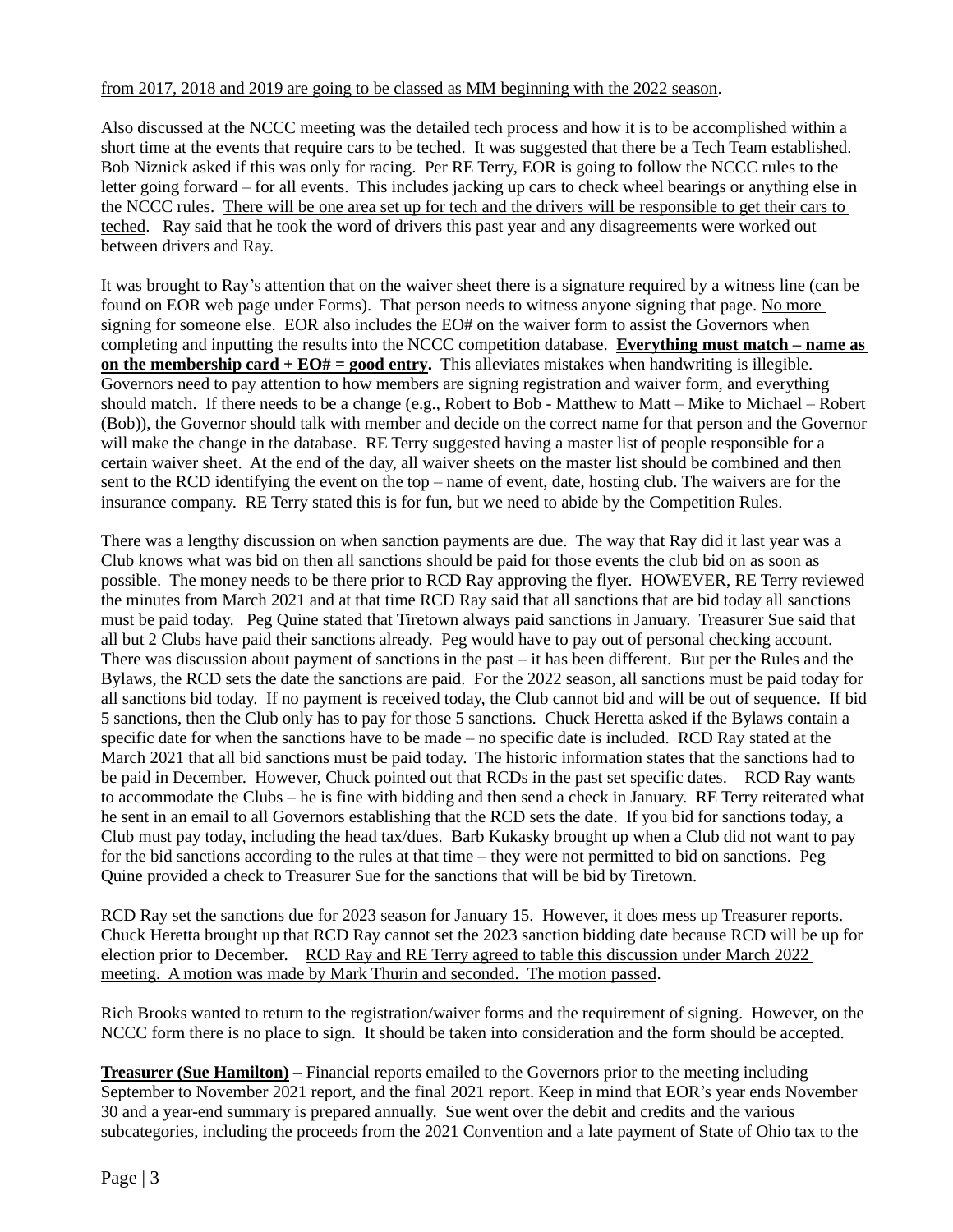Embassy Suites because the Hotel thought EOR was Ohio tax exempt. NCCC did pay half of the Ohio taxes and EOR paid half. In the May 2021 report, there was a blank line, but the total was there. Nothing needed to be changed.

RE Terry pointed out that Governors do not vote on accepting the financial reports because EOR does not have an audit conducted due to the expense of having an audit conducted. In October 2021, Sharon Burk and Regina Muich reviewed the Treasurer's records for the past 2 years and found them to be accurate after their review. If any Club wants the records to be audited at any time, notify RE Terry and/or Treasurer Sue.

**Finance Committee - Budget (Sue Hamilton)** – The proposed budget that Treasurer Sue presented at the September 2021 meeting had one change relating to the Hall of Fame as discussed. A motion was made and seconded, and the amended budget for 2022 passed.

Tom Steinke raised a question about the proceeds from the 2021 Convention and the discrepancy between what Al Flanhofer provided and the final results from Sue. Al explained the difference was between the budget and the actual amount received. We had some expenses from the EOR – hats, received a rebate from Convention shirts, and deposits for some social events were reimbursed by NCCC. The final proceeds are based on the numbers provided by Treasurer.

**Hall of Fame Committee -** Mickey was not in attendance. Voting is closed.

**2021 Banquet Committee** – Banquet Chairperson Sue discussed the 2021 Banquet that will be at The Galaxy on March 5, 2022. It will be hosted by EOR and all Clubs are asked to help. Cindy Flanhofer volunteered to print the programs. Hall of Fame will donate the cup cakes or cake for dessert. Mid-Ohio volunteered to be responsible for the table decorations. Games, basket raffle, and entertainment (Buckeye?) are still open. The speaker is lined up (Tim Lally). The hospitality room will be at the Comfort Inn next door on Friday March 4 and Saturday March 5. The Banquet Committee is Sue Hamilton, Terry Muich, TR Aldrich and Barb Kukasky. Monetary donations are accepted together with acceptance of baskets. There is a 40-room block at the Comfort Inn and all unused rooms will be released around February 1, 2022.

**By-Laws Committee** – Mickey was not in attendance. Mickey did send out an email that included a change submitted by Bob Niznick.

**2021 Convention** - Al Flanhofer discussed the proceeds again and explained some the late expenses. Dan Gallagher thanked all who helped. It was a great success!!! Al mentioned that Elaine H. did a great job covering the convention in Blue Bars.

**Regional Executive Report (Terry Muich)** – At the NCCC meeting, the Competition Rulebook changes failed. The 3 Bylaws passed that were voted on by the Governors. The RE receive questions about the changes online of the Bylaws and they are not able to comment or view. Walt Jenkins is going to review and discuss in February 2023 for the RE's to get read-only access.

There will be a NCCC Standing Rule change brought up at the February 2023 meeting to establish a fixed renewal date for all membership information to be completed by the Clubs. Peg Q. brought up that the EOR proposed change will be affected. She explained that her Club will struggle getting the information any earlier, with agreement by Al Flanhofer. RE Terry would like a "vote" from the Clubs on the date – either December 1 or November 15. RE Terry can take it back to the NCCC REs that our Region is comfortable with November 15 as the due date when NCCC and EOR dues have to be in. RMD Cheryl discussed the time it takes her to enter the Clubs' membership and the process. Sharon Burk brought up if membership dues will need to be changed. That will be up to the Club as to when their dues are due. RE Terry took a poll on the date by Club:

| $C$ leveland $-12/15$ | Tiretown $-12/15$ | Lake Shore $-12/15$ |
|-----------------------|-------------------|---------------------|
| Buckeye – 12/1        | $Canton - 12/1$   | $NEOVC - 12/15$     |
| Mid-Ohio – 11/15      | $CCA - 12/15$     | Mound City $-12/15$ |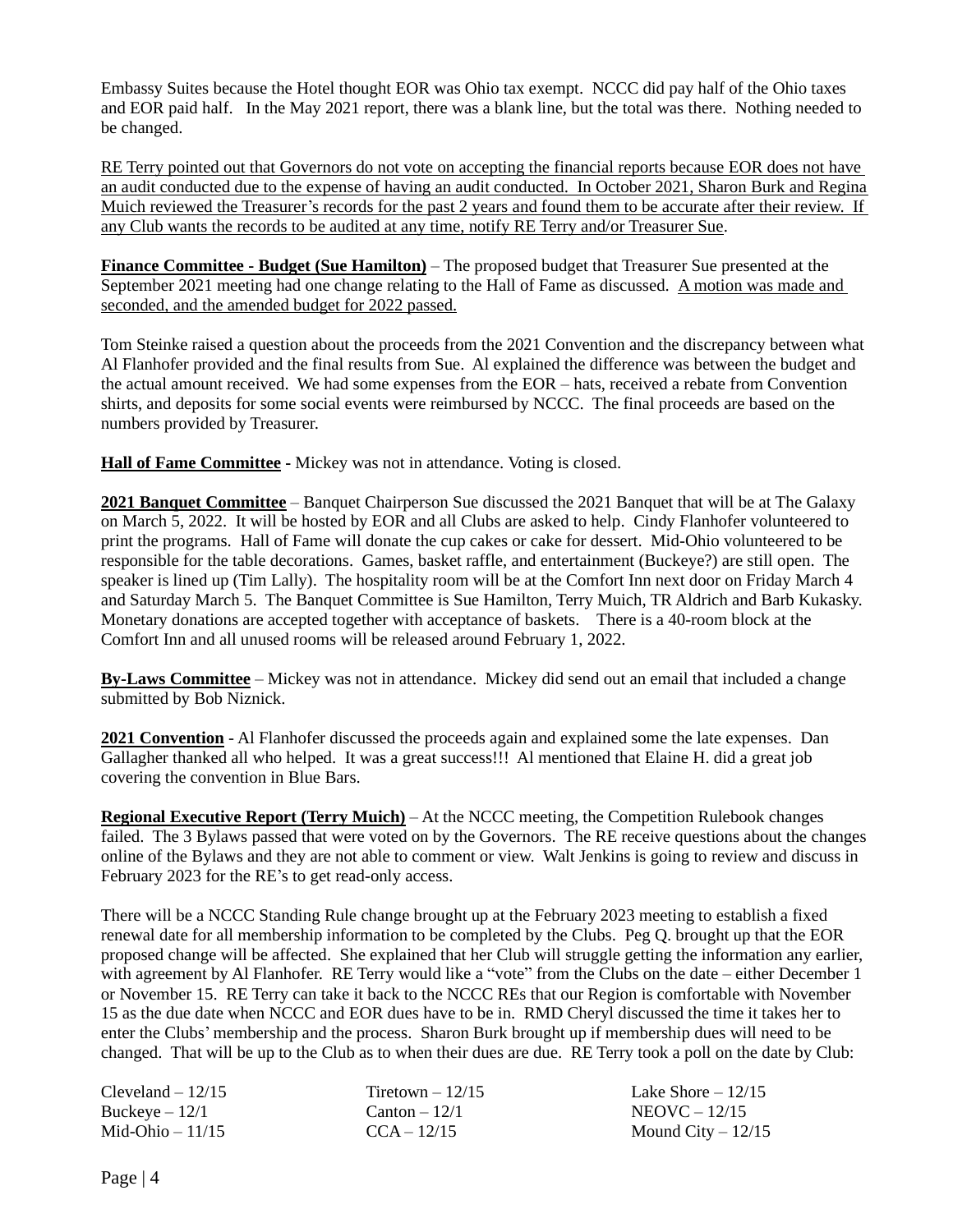Medina  $-12/1$ Mahoning  $-12/15$  Kanawha  $= 12/15$ Fun Center  $-12/15$  (by Peg Q.)

Rich Brooks brought up a discrepancy when a couple of members left Medina to join Cleveland. It was explained that the NCCC dues and the EOR dues are good and sent in full. However, Medina refunded the total membership due to those members – instead of just returning the Club dues paid.

RE Terry mentioned that NCCC had more new members than anticipated. NCCC took in \$136,000 more than budgeted. Also, there was a discussion at the NCCC meeting on the Competition Rulebook and how the changes were presented. If it is not stated differently, then Robert's Rules of Order were to be followed. But it was stated that the Competition Rulebook is a Standing Rule which can be changed at any time. Any Governor can submit a Standing Rule change that should state specifics – no generalizations. Contact the RCD or RE to work through a submission together. A Club member should send suggested changes to the Club Governor; the Governor should discuss with the RCD who in turn will discuss with the RCD.

**Old Business** – A discussion pursued about reinstating the Jean Kuty Scholarship as tabled from the last meeting. Because EOR recipients had 5 out of 7 scholarships awarded, Terry suggested that we send one check for \$5,000 to NCCC. Al Flanhofer disagreed at that time and thought EOR should reinstate the Jean Kuty Scholarship for \$1,000. Sue Hamilton brought up a possible name change to something generic. For historic information, the Jean Kuty Scholarship was set up because she was a teacher, and the scholarship was to be awarded to someone pursuing a teaching degree. Possible name changes could be Jena Kuty EOR Scholarship. There was a discussion on how the match was going to change with NCCC. There are 10 possible scholarships. Chuck Heretta brought up if EOR is going to fund a scholarship, why would EOR not want to fund a full scholarship – provide \$1,500. Chuck Stephens brought up that NCCC has an extraordinary amount in the bank account and why should they not give money. Chuck H. stated that the scholarships given are based on the number of completed applications. If there is no money sent it from local clubs, then NCCC will paid the scholarships. There is a scholarship fund set up by NCCC to follow the IRS guidelines. There are two separate tax entities – NCCC and the NCCC Scholarship Fund – which do not intermix. There are specific fundraisers for the Scholarship Fund – including tricky trade and 50/50s at NCCC meetings. Going forward this year, NCCC will add to the individual scholarships per Elaine H. to ensure each scholarship is \$1,500. RE Terry is going to get clarification from Michelle Cantelmo. Chuck Stephens made a motion to table discussion with a second by Bob Niznick until next meeting and Terry will get clarification. The motion passed. RE Terry will also ask Michelle about changing the name.

RE Terry asked if there is anyone interested in updated the EOR Website. No one volunteered and thus, Dave will continue.

RE Terry discussed Track X IV and the fact that we lost money because of Covid and various refunds. There is new management at the NCM track, and the price has been increased to \$10,000 a day (from \$7,500). NCM did allow EOR "extras" as we have been down there several times. A suggestion was made by NCM/Matt about lead-follow versus open track which requires corner workers, ambulance, etc. The cost for open-track 2 day event would be \$27,500 – which would require 55 drivers at \$500 per driver if we were to do. RE Terry would coordinate it if everyone is in agreement. All monies would have to be received prior to RE Terry signing the contract. We can use Motorsports.reg for registrations. Cancellation used to be within 60 days for full refund. The normal track cost is \$500 for four laps, plus possibly lunch. Terry pointed out that this would not be funded by EOR – it would be paid for prior to any agreements are signed. Governors should make inquires to members and elsewhere and let Terry know with all monies will be due no later than a date certain. Terry is willing to organize if interest is there. Money talks  $-B***$  walks. We could also possibly do something Nelson's Ledges if interest is there.

(Note: Lunch was served at this point, but discussions continued. Due to extra noise, the next topics are covered very briefly.)

There was a discussion about the timing trailer and the fact that the lights are ancient. Lou Carr is waiting to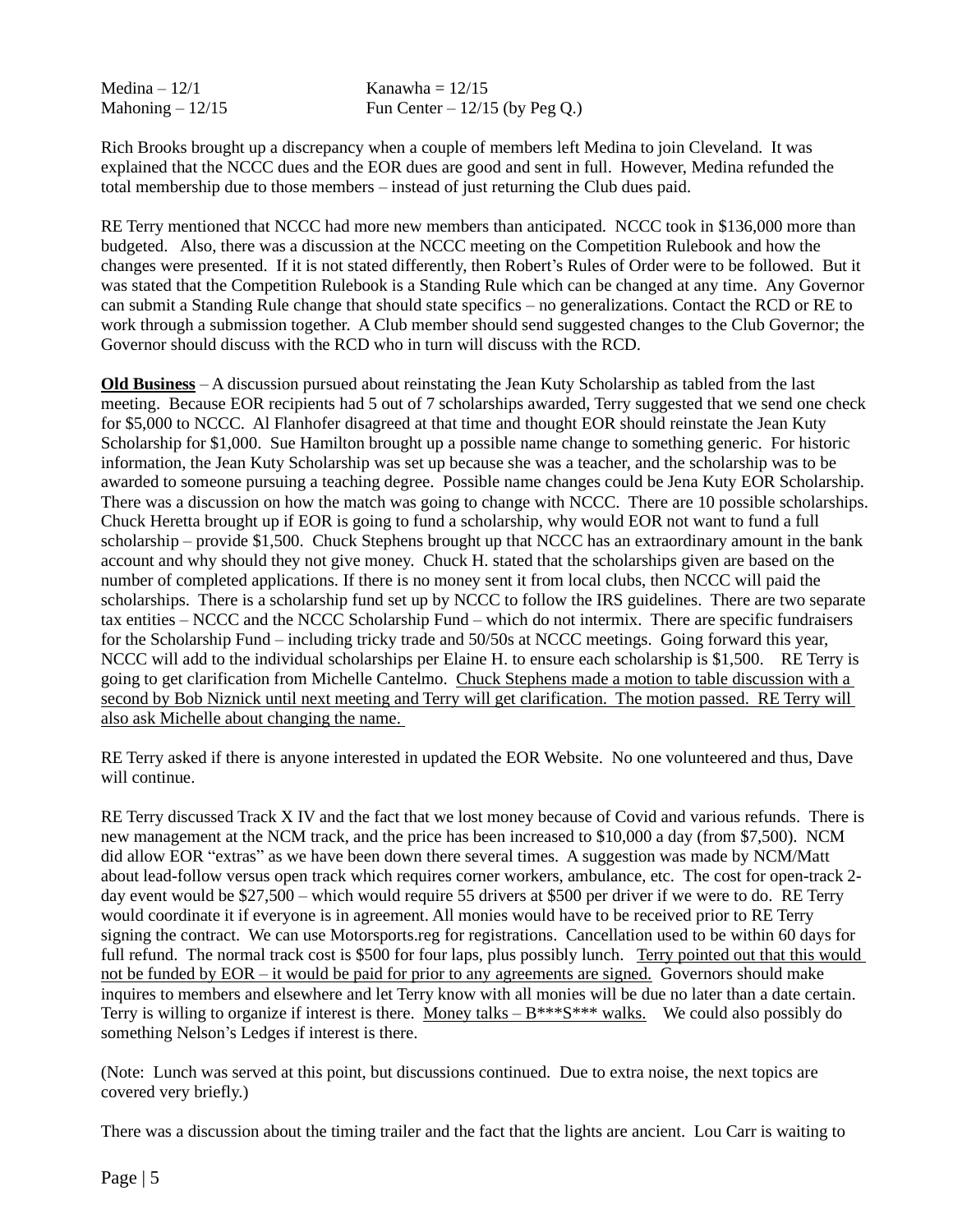pay for the damage that he caused – just waiting for the cost. Terry and Reggie have been getting quotes on new timing lights which could be wireless. There is money in the budget for updates to the timing trailer, which would include lights and a new computer. There was an update in 2021 of Axware software. A discussion was had about using an outside source, but then the region is limited to availability of the outside source, and it can be costly. A ceiling of \$5,000 will be used which will include timing lights and a computer. A motion was made by Chuck Stephens for a \$5,000 ceiling with a second. The motion passed.

There was a limited discussion about the timing trailer and the fact that it needed to be cleaned, cleaned, organized. Terry is going to get together with others in the spring to redo the entire trailer.

Chuck Stephens asked about the date for the website competition which has since been cancelled.

Chuck Stephens discussed the possibility of not charging sanction fees in 2023 because of the funds received from Convention. Chuck made a motion for 2023 that funds be transferred from the General Fund to the Competition Fund to suspend all sanction fees paid by the Clubs, which was seconded by Bob Niznick. Cheryl asked about new clubs which Chuck said would be included. Sue asked about giving head tax/dues for free. Chuck and Bob Niznick both receive questions from members about what the EOR does for all members. Peg Q. asked if money would be given to all Clubs no matter if the Club used the sanction fee or who donate their sanctions to another club or region. Chuck said that this was the only fair way he could think of. The motion passed (10 approved, 3 opposed including Fun Center).

Chuck Stephens brought up Page 3 in the Standing rules regarding Financial Matters relating to the approved budget for the RE, RMD and RCD (or their proxy) are reimbursed for travel to the NCCC meeting. The current expenditure is set at \$50, and Chuck is suggesting that it be raised to \$75. Chuck made a motion raising the reimbursement for RE, RMD and RCD (or their proxy) in the Standing Rules for travel to NCCC meetings from \$50 to \$75 beginning in 2022. The motion was seconded by Dave Brennan. The budget can be amended to include the increase in 2022 and will be voted on at the March 2022 meeting. The motion passed.

A break was taken, and the meeting resumed at approximately 1:00 p.m.

**By-Laws Committee** – The Bylaw change that was previously discussed and sent out by Mickey needs to be voted on which relates to the payment of dues in the Payment of Dues/Finance.

The original language – Dues shall be payable in advance on or before the last scheduled regional meeting of the year prior to the sanctioning events in the following year.

The proposed language change – Dues shall be payable in advance on or before the first Saturday of each year. prior to the sanctioning events in the following year.

### A vote was taken – 1 in Favor, 12 opposed.

**2022 Bidding** – RCD Ray read the rules and procedures for the bidding. Dan Gallagher helped Ray due to Ray's health issues. Sue confirmed all dues and sanction fees have been paid. Al reviewed all the dates reserved for NCCC, Region meetings and holidays. Any sanctions paid for but not used, can be bid later – can combine with another Club. \*\*See attached for bid list.

RE Terry read a letter from RCD Ray Valentine who is resigning as RCD effective immediately. **Thank you for all Ray did for the Region.** 

RE Terry read the section relating to the appointment of an officer due to vacancy and appointed Dan Gallagher to finish out the term of Ray. A vote was taken – 11 voted in Favor, 1 abstained.

RCD Ray Valentine gave an explanation of the reason of his resignation due to his health and he needs to take time for himself first. **Thank you again Ray!!! You will be missed**.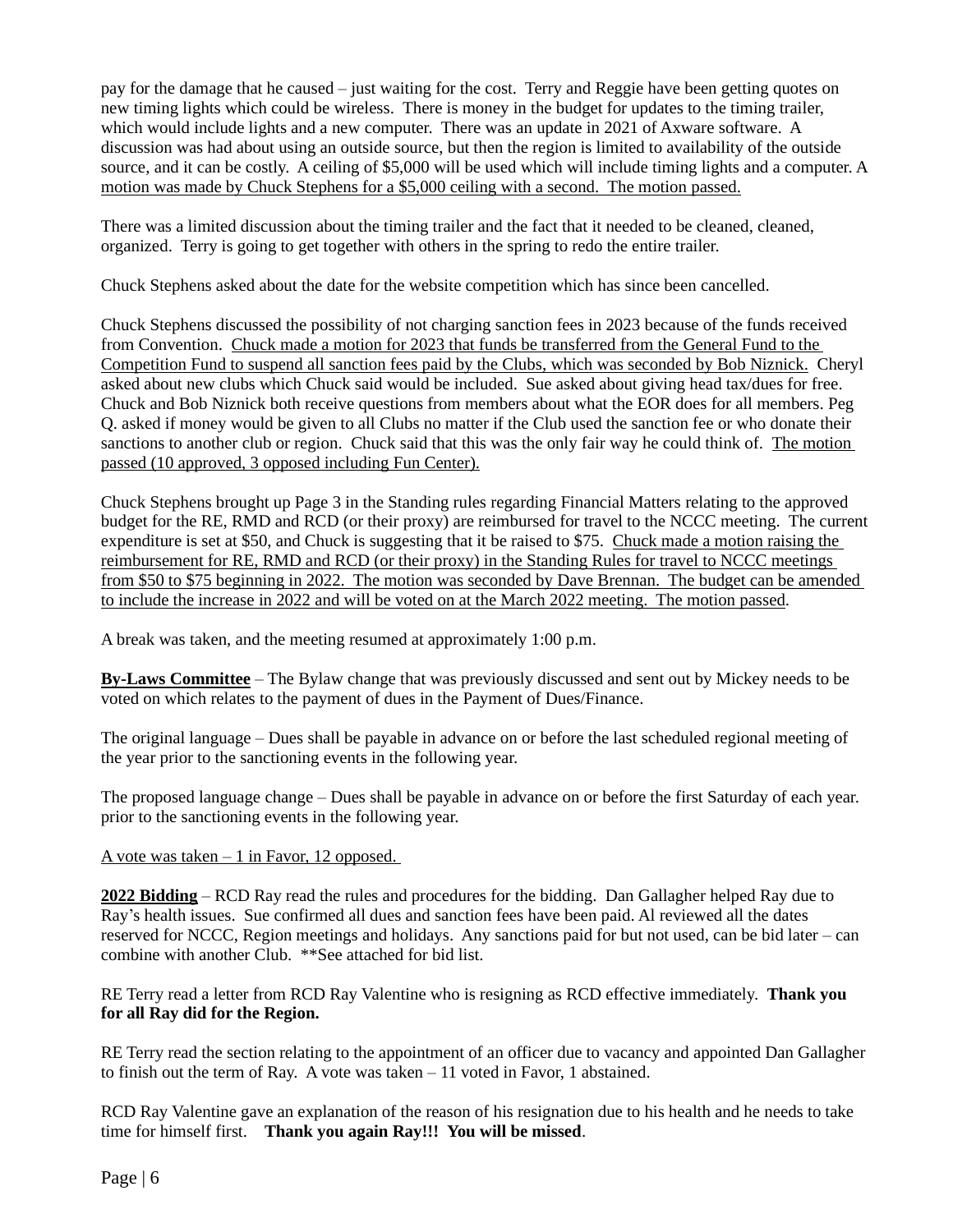# **Round Table –**

Lake Shore Corvettes – Merry Christmas and Happy New Year. Stay positive.

Corvette Canton – Next year will be a good year. Merry Christmas

Mound City – Merry Christmas – hope to see everyone next year.

Kanawha Valley – Appreciate everything Ray did for the Region and all prayers go to Ray. Merry Christmas and Happy New Year.

Competition – Stay healthy, Merry Christmas and Happy New Year.

NEOVC – Happy Holidays

Corvette Cleveland – Merry Christmas

Buckeye – Would like to see more participation and Merry Christmas

Mahoning – Governor elect Mike Curtis was introduced and welcomed. Sincere appreciation to Ray for everything and well wishes to Ray. Merry Christmas and a great many miles in the New Year. Ray gave good advice to Mike – stay positive.

Tiretown – Merry Christmas and thanks to Ray for the time.

Mid-Ohio – (Sarcastically) Thanks to Ray. Merry Christmas and Happy New Year. Let's have a fun, prosperous year and stay health.

Peg Q. made a motion to adjourn the meeting and Bob Niznick seconded the motion. Meeting was adjourned at approximately 2:00 p.m.

Respectfully submitted,

Karen Santagata Secretary

See next page for attachment of Bid results.